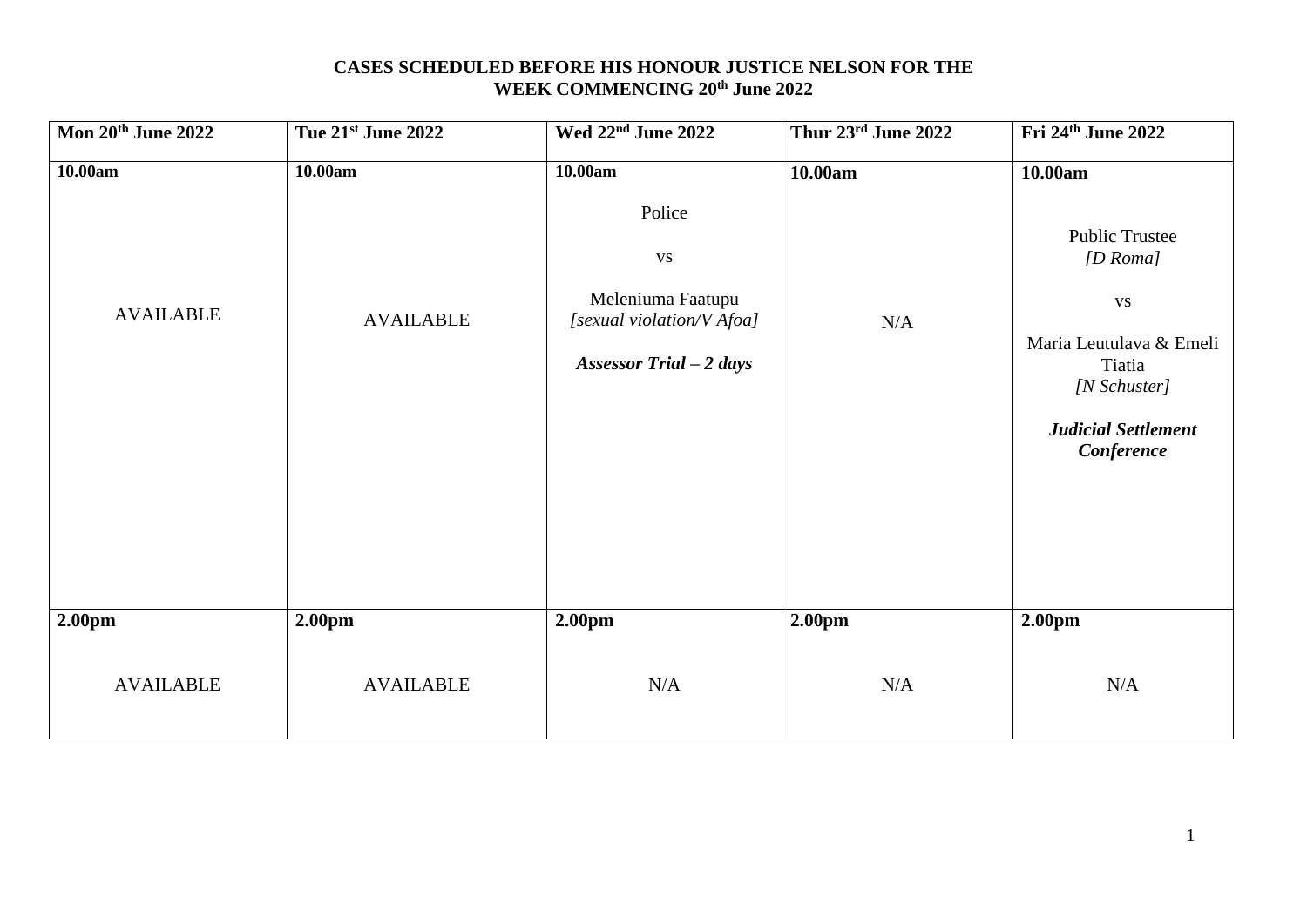### **CASES SCHEDULED BEFORE HIS HONOUR JUSTICE NELSON FOR THE WEEK COMMENCING 27 th June 2022**

| Mon 27th June 2022                                                                          | Tue 28th June 2022 | Wed 29th June 2022 | Thur 30th June 2022 | Fri 01 <sup>st</sup> July 2022                                                                       |
|---------------------------------------------------------------------------------------------|--------------------|--------------------|---------------------|------------------------------------------------------------------------------------------------------|
| 10.00am                                                                                     | 10.00am            | 10.00am            | 10.00am             | 10.00am                                                                                              |
| Police<br><b>VS</b>                                                                         |                    |                    |                     |                                                                                                      |
| Afualo Faumui Daryl Mapu<br>& Marie Fanueli<br>[PON/POU/L Sua/M LWai]<br>$F.H. - 3 \, days$ | N/A                | $\rm N/A$          | <b>AVAILABLE</b>    | 12.30pm – For Sentence<br>Police v Visesio Aso<br>[sexual connection with a<br>child under 12/L Sua] |
| 2.00pm                                                                                      | 2.00pm             | 2.00pm             | 2.00 <sub>pm</sub>  | 2.00pm                                                                                               |
| N/A                                                                                         | N/A                | $\rm N/A$          | <b>AVAILABLE</b>    | <b>AVAILABLE</b>                                                                                     |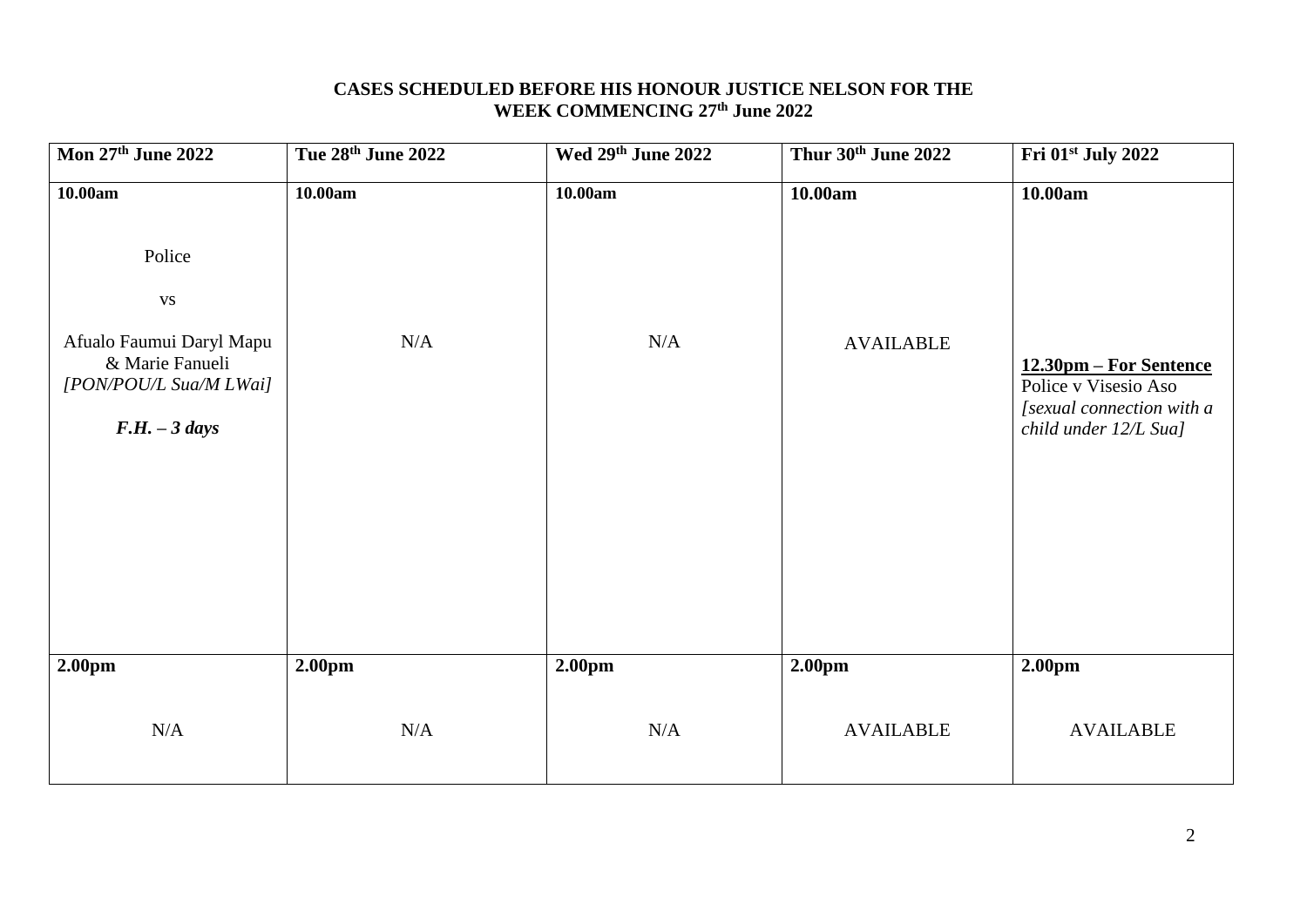# **CASES SCHEDULED BEFORE HIS HONOUR JUSTICE NELSON FOR THE WEEK COMMENCING 04th July 2022**

| Mon 04th July 2022 | Tue 05th July 2022 | Wed 06th July 2022                                                                                                             | Thur 07th July 2022 | Fri 08th July 2022 |
|--------------------|--------------------|--------------------------------------------------------------------------------------------------------------------------------|---------------------|--------------------|
| 10.00am            | 10.00am            | 10.00am                                                                                                                        | 10.00am             | 10.00am            |
| <b>AVAILABLE</b>   | <b>AVAILABLE</b>   | Police<br>$\mathbf{V}\mathbf{S}$<br>Sanele Moá & Uili<br>Manuleleua<br>[sexual violation/V Afoa]<br>F.H. continuation $-1$ day | <b>AVAILABLE</b>    | <b>AVAILABLE</b>   |
| 2.00pm             | 2.00pm             | 2.00pm                                                                                                                         | 2.00pm              | 2.00pm             |
| <b>AVAILABLE</b>   | <b>AVAILABLE</b>   | N/A                                                                                                                            | <b>AVAILABLE</b>    | <b>AVAILABLE</b>   |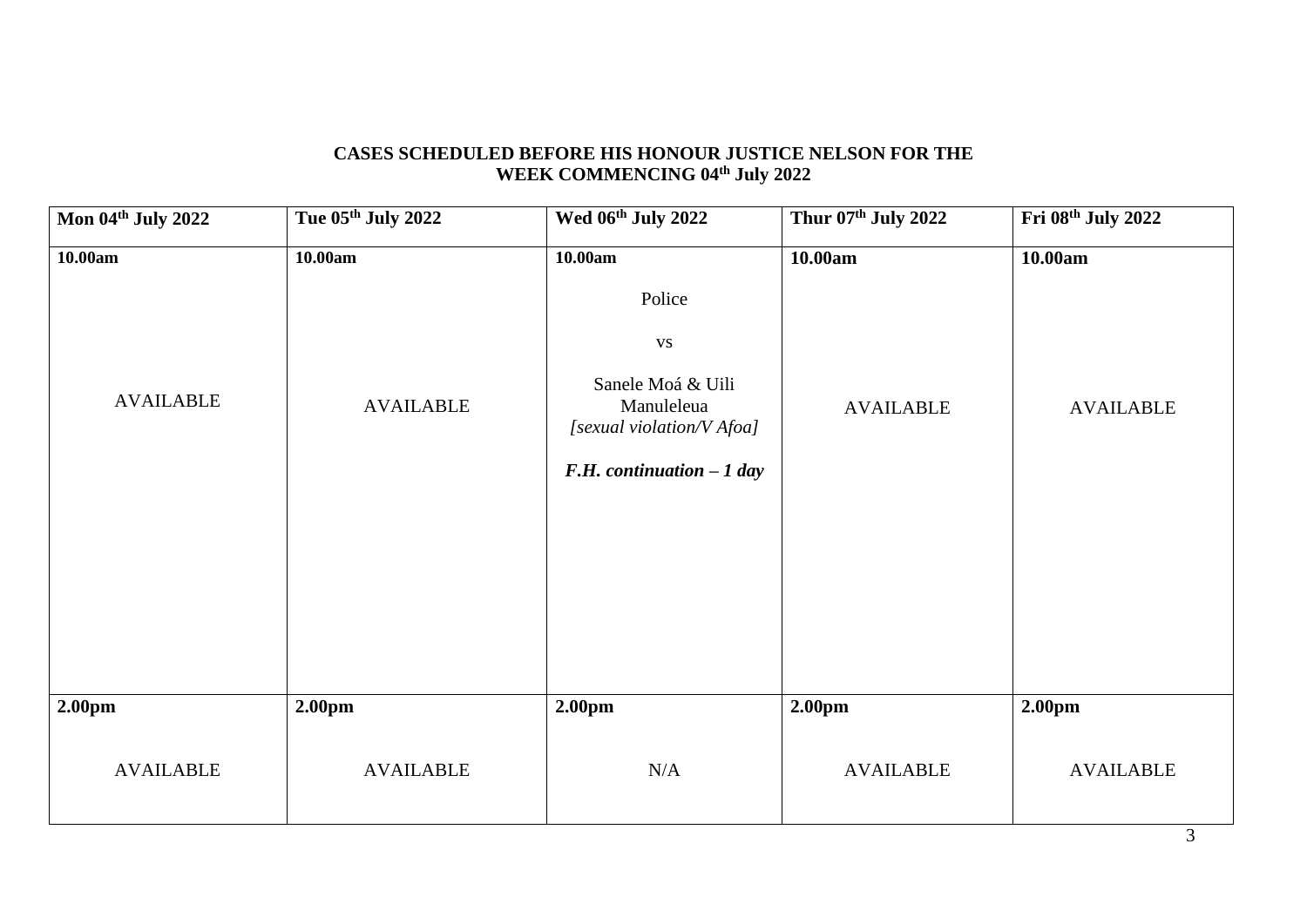## **CASES SCHEDULED BEFORE HIS HONOUR JUSTICE NELSON FOR THE WEEK COMMENCING 11th July 2022**

| Mon 11 <sup>th</sup> July 2022                                                                                             | Tue 12th July 2022                                                                                                         | Wed 13th July 2022 | Thur 14th July 2022         | Fri 15th July 2022                     |
|----------------------------------------------------------------------------------------------------------------------------|----------------------------------------------------------------------------------------------------------------------------|--------------------|-----------------------------|----------------------------------------|
| 10.00am<br>Police<br><b>VS</b><br>Hana Fuatavai & Sera<br>Skelton<br>[TAS/S Ponifasio/N<br>Schuster]<br>$F.H. - 3 \, days$ | 10.00am<br>N/A<br>12.30pm – For Sentence<br>Police v Joeven Letane<br>[sexual connection with a child<br>under $12/L$ Sua] | 10.00am<br>N/A     | 10.00am<br><b>AVAILABLE</b> | 10.00am<br><b>AVAILABLE</b>            |
| 2.00 <sub>pm</sub><br>N/A                                                                                                  | 2.00 <sub>pm</sub><br>N/A                                                                                                  | 2.00pm<br>N/A      | 2.00pm<br><b>AVAILABLE</b>  | 2.00 <sub>pm</sub><br><b>AVAILABLE</b> |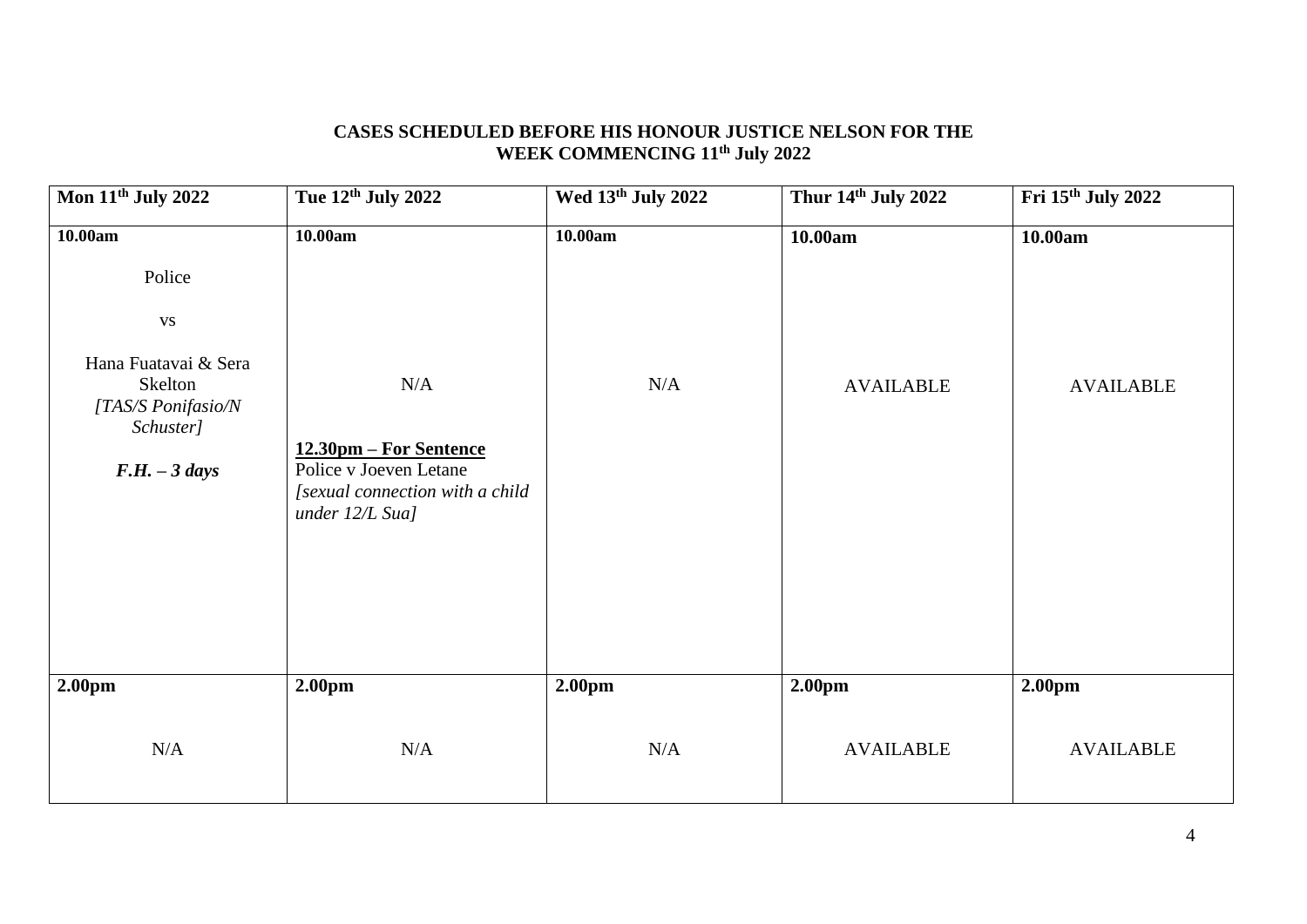### **CASES SCHEDULED BEFORE HIS HONOUR JUSTICE NELSON FOR THE WEEK COMMENCING 18 th July 2022**

| Mon 18th July 2022          | Tue 19th July 2022          | Wed 20 <sup>th</sup> July 2022 | Thur 21st July 2022         | Fri 22 <sup>nd</sup> July 2022 |
|-----------------------------|-----------------------------|--------------------------------|-----------------------------|--------------------------------|
| 10.00am<br><b>AVAILABLE</b> | 10.00am<br><b>AVAILABLE</b> | 10.00am<br><b>AVAILABLE</b>    | 10.00am<br><b>AVAILABLE</b> | 10.00am<br><b>AVAILABLE</b>    |
| 2.00pm                      | 2.00pm                      | 2.00pm                         | 2.00 <sub>pm</sub>          | 2.00pm                         |
| <b>AVAILABLE</b>            | <b>AVAILABLE</b>            | <b>AVAILABLE</b>               | <b>AVAILABLE</b>            | <b>AVAILABLE</b>               |